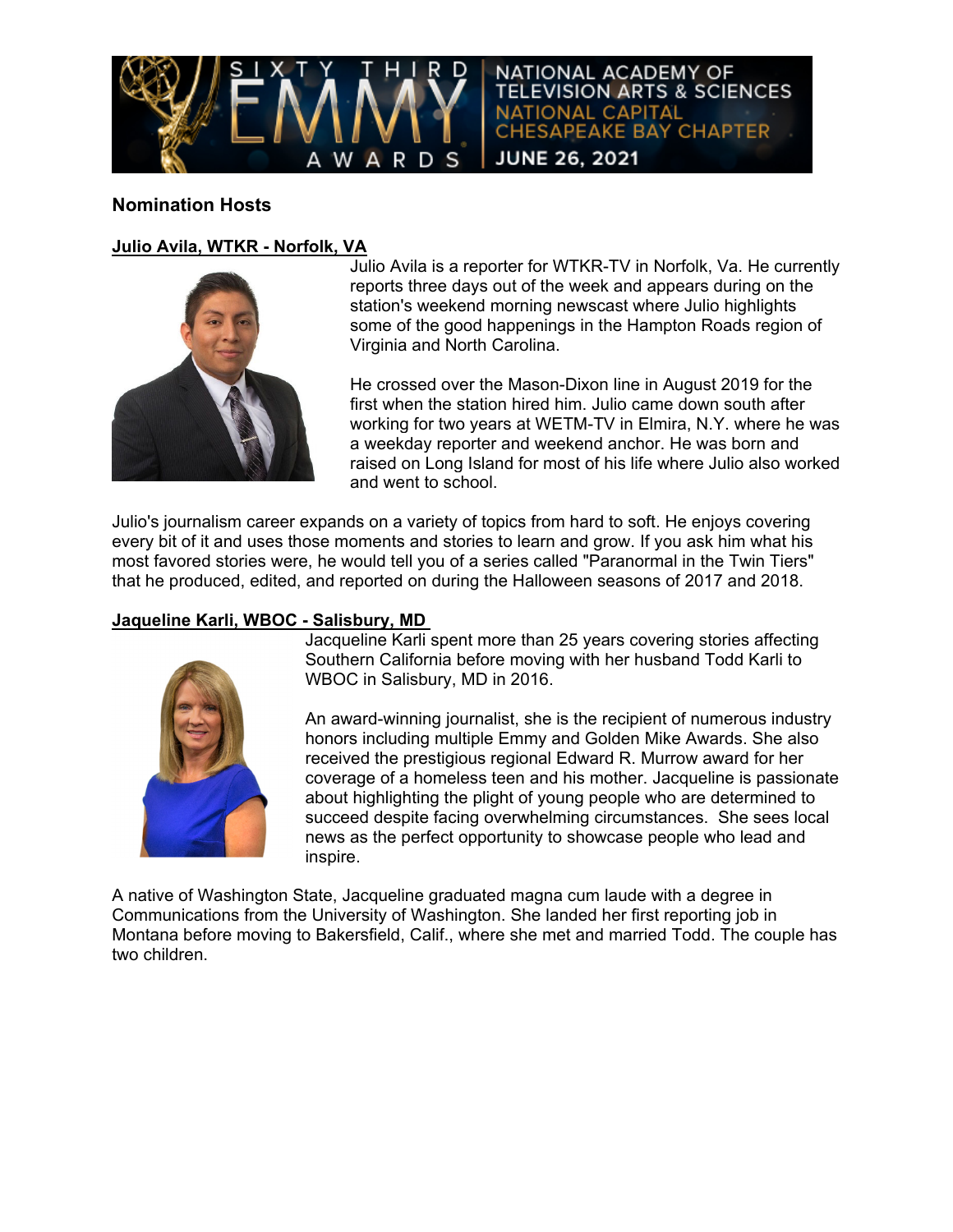

# **Nomination Hosts**

## **Michelle Marsh, WJLA - Washington, DC**



Michelle Marsh is an Emmy Award winning journalist. Michelle joined the team in January 2016. She anchors the 4 p.m., 6 p.m. and 11 p.m. newscasts for ABC7 and the 10 p.m. news on WJLA 24/7.

Michelle came to ABC7 from WRAL-TV in Raleigh, NC where she spent four years as a morning and noon anchor. While in Raleigh, she was awarded two Emmys for breaking news coverage and best newscast.

Prior to working in North Carolina, Michelle anchored and reported in Atlanta, Georgia for WGCL. Michelle is a native New Yorker and began her career as a reporter at stations in Binghamton and Albany. She is an alumnus of Syracuse University, graduating Magna Cum Laude from the

prestigious S.I. Newhouse School of Public Communications with a B.S. in Broadcast Journalism.

Michelle's move to the DMV brings her closer to family. Her sister Rene is the Aviation and Government Regulation Correspondent for CNN based in Washington, D.C.

During her free time, Michelle enjoys traveling, attending sporting events, and the arts. Her love for musical theater stems from her years of training in ballet, jazz, tap, and modern dance.

Michelle grew up in Queens and Long Island. She is of Jamaican descent.

You can follow her work on Facebook, Twitter, @ABC7MichelleM and Instagram, Tvmichellemarsh.

### **Alberto Pimienta, Telemundo 44 / NBC - Washington, DC**



Alberto Pimienta is a reporter for *Noticiero Telemundo 44*, our sister station Telemundo 44/WZDC, serving the Spanishspeaking community in the Washington, D.C. area. Pimienta reports the latest and most important news for viewers and contributes to NBC4 News.

Prior to joining Telemundo 44 in November 2017, Pimienta worked as a political reporter for NY1, NY1 News and the 24 hour local Spectrum News stations from 2016 to 2017 as a political reporter in Washington, D.C., covering Congress and the White House. Also covered the legislative shooting in Alexandria, the Republican and Democratic National Convention

in 2016 in Cleveland and Philadelphia, President Donald Trump's campaign closing event in New York, the Pulse nightclub massacre in Orlando and the violent protests in Charlotte.